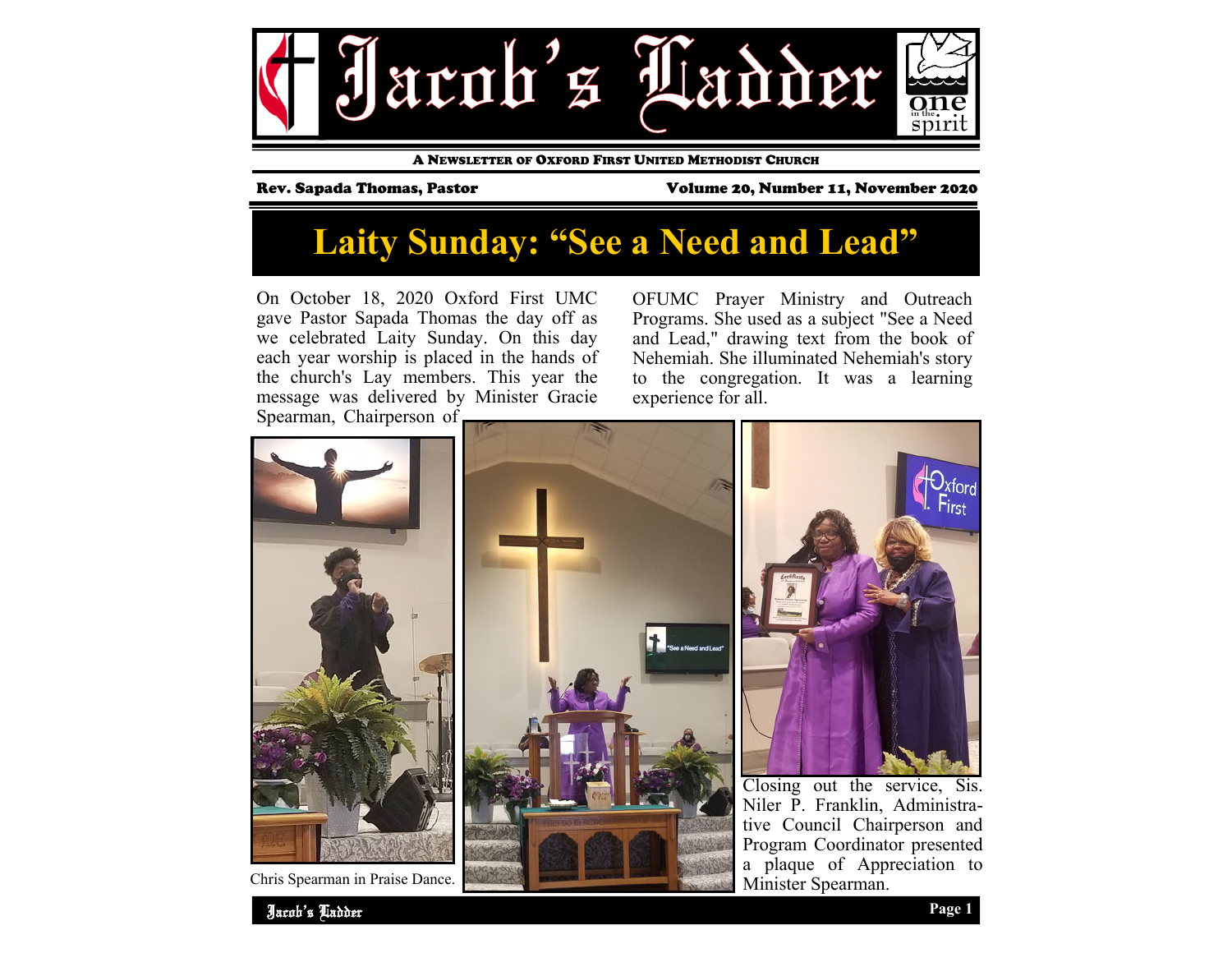## My Ministry Journey by Rev. Mattie Gipson



Who knew, when at the urging of my cousin, Mrs. Macie Goff, to be the Sunday School pianist, I would one day be a declarer of the Gospel, a proclaimer of the Good News, one chosen by the Almighty to shepherd His people? As I look back over my life's journey, that may well have been the spark that set me on this journey.

I was about ten years old and was by no means an accomplished musician. I tried to beg out of doing it, but she told me that would be my way of serving God. In spite of my continued efforts to decline, she wasn't taking NO for an answer. I couldn't play many songs and sometimes I could only play the melody line. She said "You just play the best that you can and I'll sing it out."

And so it was. I finally told my piano teacher about it and she started adding a hymn to my lesson each week. My repertoire increased and so did my skills. From time to time Mrs. Goff would remind me that I was making God smile. I continued playing for Sunday School and later began playing for the Children's Choir; then for the Youth Choir and eventually for all choirs.

training classes. I became acquainted with As my skills grew, so did my responsebilities. As an active youth I attended District and Conference events and was often asked to play for worship at these events. I immensely enjoyed attending the various meetings and workshops and leadership people all over the North Mississippi Conference. I attended The Youth Institute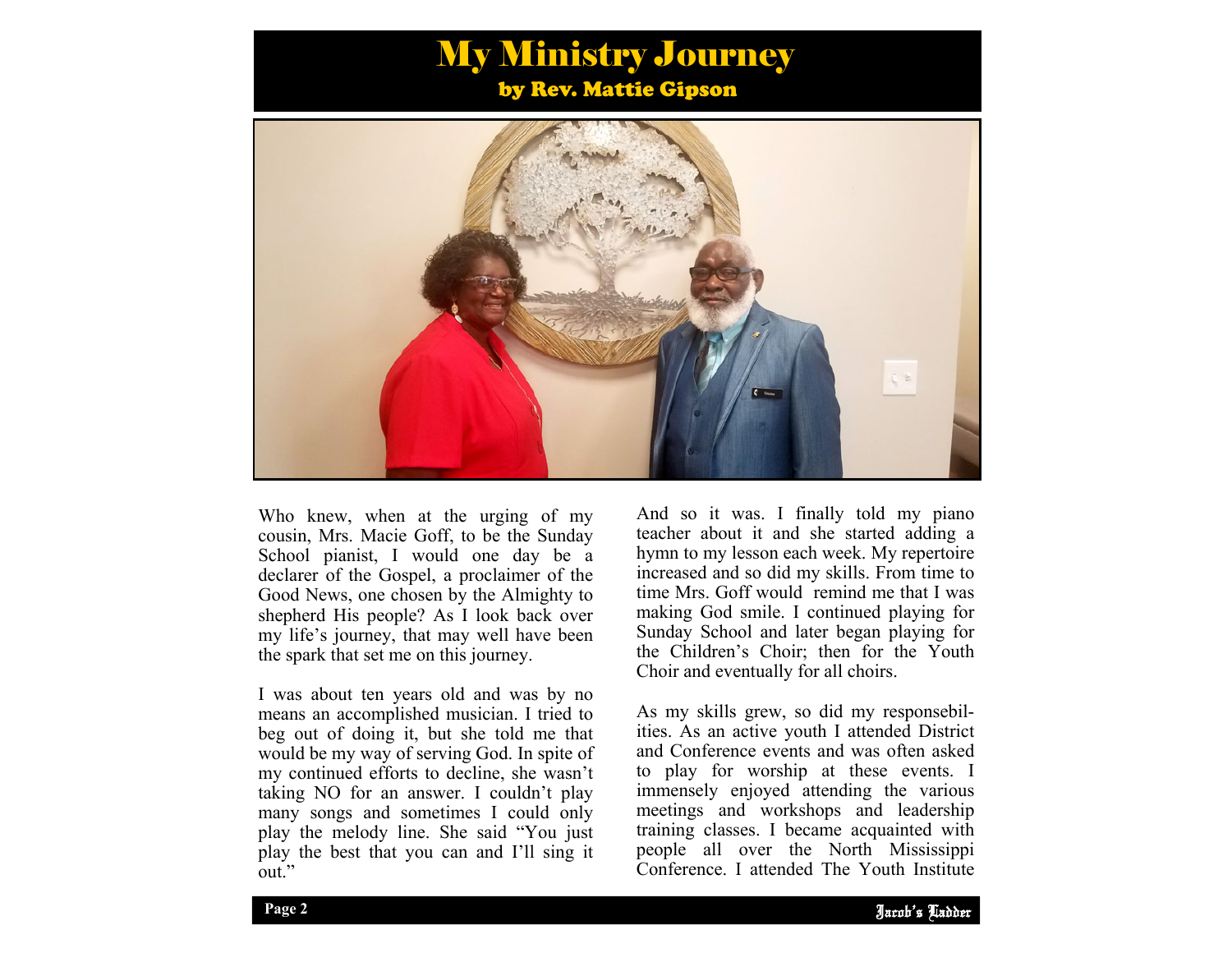every summer and became the youth Pianist for these events and learned much about how to choose the proper music according to the Christian Season and the type of event from the renown Mr. Leon Spight from Ridley, MS. Mr. Spight was a musician extraordinarie!! To learn from and work with him was a great privilege.

As part of my church experience/journey, I taught Sunday School and Vacation Bible School. I continued this throughout high school and during the summers as I matriculated through Rust College. Teaching the Youth Sunday School class was a special joy. We not only read and discussed the lesson from our lesson book but we learned how to relate what we learned to our lives. That was an awesome experience!!!

**FAST FORWARD**— As an adult I continued to be involved in the life of the church. I enjoyed learning the Bible as well as church history and church structure. attended events at Lake Junaluska, NC and continued to broaden my knowledge about life and about the United Methodist Church. I never had even any remote idea about entering ministry. I just ENJOYED doing church work and trying to be the best Jesus follower I could be.

Sooooo, imagine my surprise when one Sunday after church as I was coming down from the choir loft and a lady who I respected and held in high esteem stepped into the aisle in front of me and asked me point blank, "Are you preaching yet?" I let out a hearty laugh and said, "Am I doing what?!!" She calmly replied as she smiled and said, "You'll soon know what I'm talking about." I then came back with, "No ma'am, Frank's

the only preacher in the house." And we each went our separate ways.

**FAST FORWARD AGAIN**—Imagine my amazement at Annual Conference's Ordination Service when at the end of Service, the Bishop says, "There is someone in here tonight struggling with a call to ministry. It's a female, and I invite you to come forward now. I know you have not talked to your pastor yet but that's ok. Come now." I looked wide-eyed at Frank and sat on my hands lest my hands fly up and admit I was the one. In a few minutes, another young lady rose from her seat and went forward. I let out a big sigh of relief that I WAS NOT THE ONE!

A couple of weeks later I found myself talking to Rev. Herod and asking how to tell when you've been called to preach. A broad smile came across his face and he said, "I was wondering when we'd have this conversation." And the rest is history...

Coming soon: Things I've Learned Along the Way.